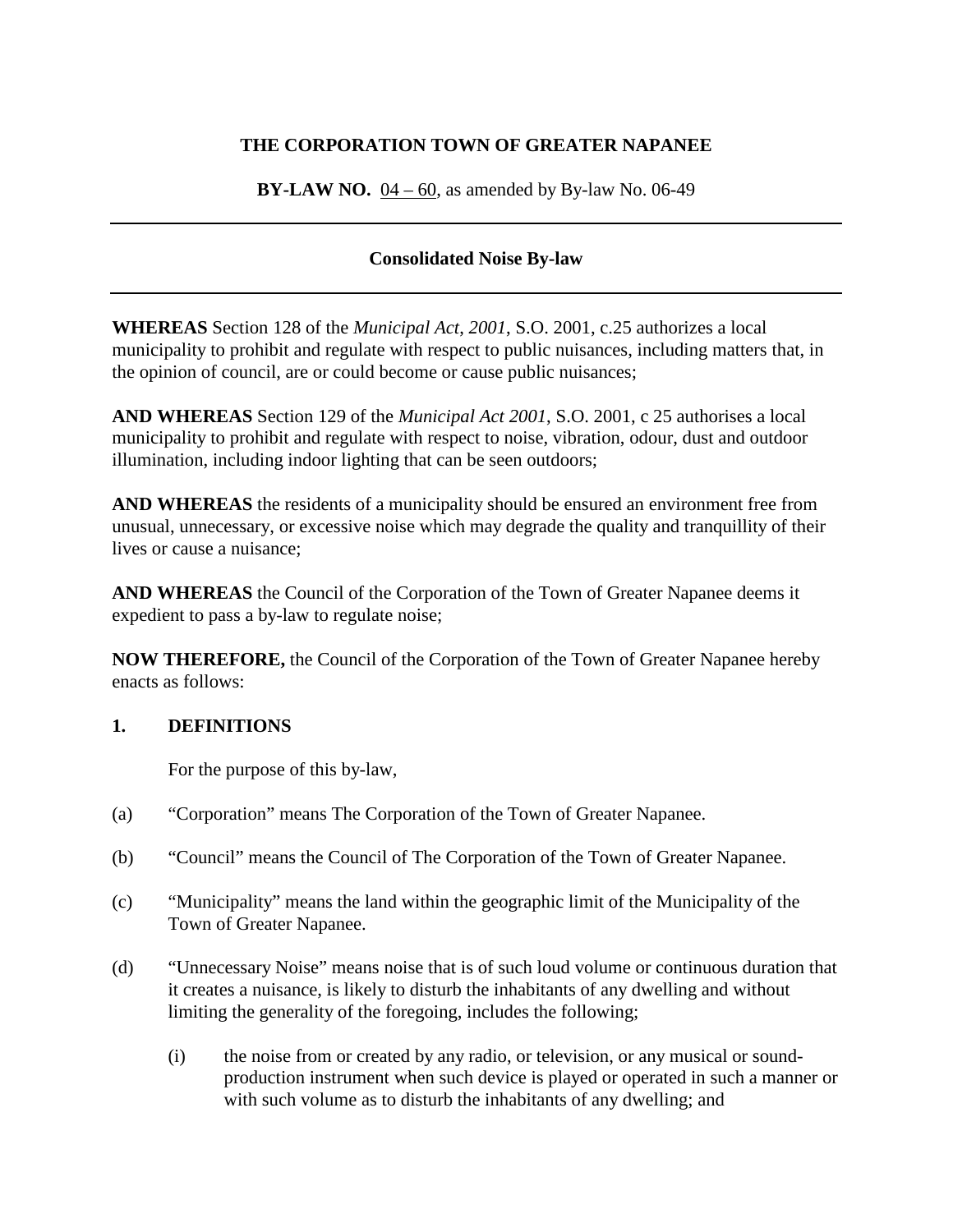- (ii) the noise made by a domestic animal or bird, including a persistently barking dog.
- (e) "Point of Reception" means any premises of a person where noise is received.

## **2. UNNECESSARY NOISE PROHIBITED**

(a) No person shall cause or permit any Unnecessary Noise within the Municipality that creates a disturbance to a person at the Point of Reception.

#### **3. EXEMPTION FOR EMERGENCY MEASURES AND PUBLIC SAFETY**

Notwithstanding any other provisions of this by-law, this by-law does not apply to any person who makes, causes or permits the making of noise in connection with emergency measures undertaken,

- (a) for the immediate health, safety or welfare of the inhabitants of the Municipality; or
- (b) for the preservation or restoration of property,

unless the noise is clearly of a longer duration or of a more disturbing nature than is reasonably necessary to deal with the emergency.

#### **4. EXEMPTION OF ACTIVITIES**

Notwithstanding any other provisions of this by-law, this by-law does not apply to a person who makes, causes or permits the making of noise in connection with any of the following activities:

- (a) any bicycle races, races, parades, and events for ceremonial, religious or traditional purposes that have been authorized by Council;
- (b) any use of bells or chimes normally associated with activities within a place of worship;
- (c) any carnival, midway or circus authorized by Council;
- (d) any sporting, recreational, musical entertainment, or other event or performance in municipal parks or municipal buildings authorized by Council or the Parks and Recreation Department of the Corporation;
- (e) any detonation of fireworks authorized by Council;
- (f) any activities of the Corporation or its employees or agents, associated with the provision of maintenance and essential services;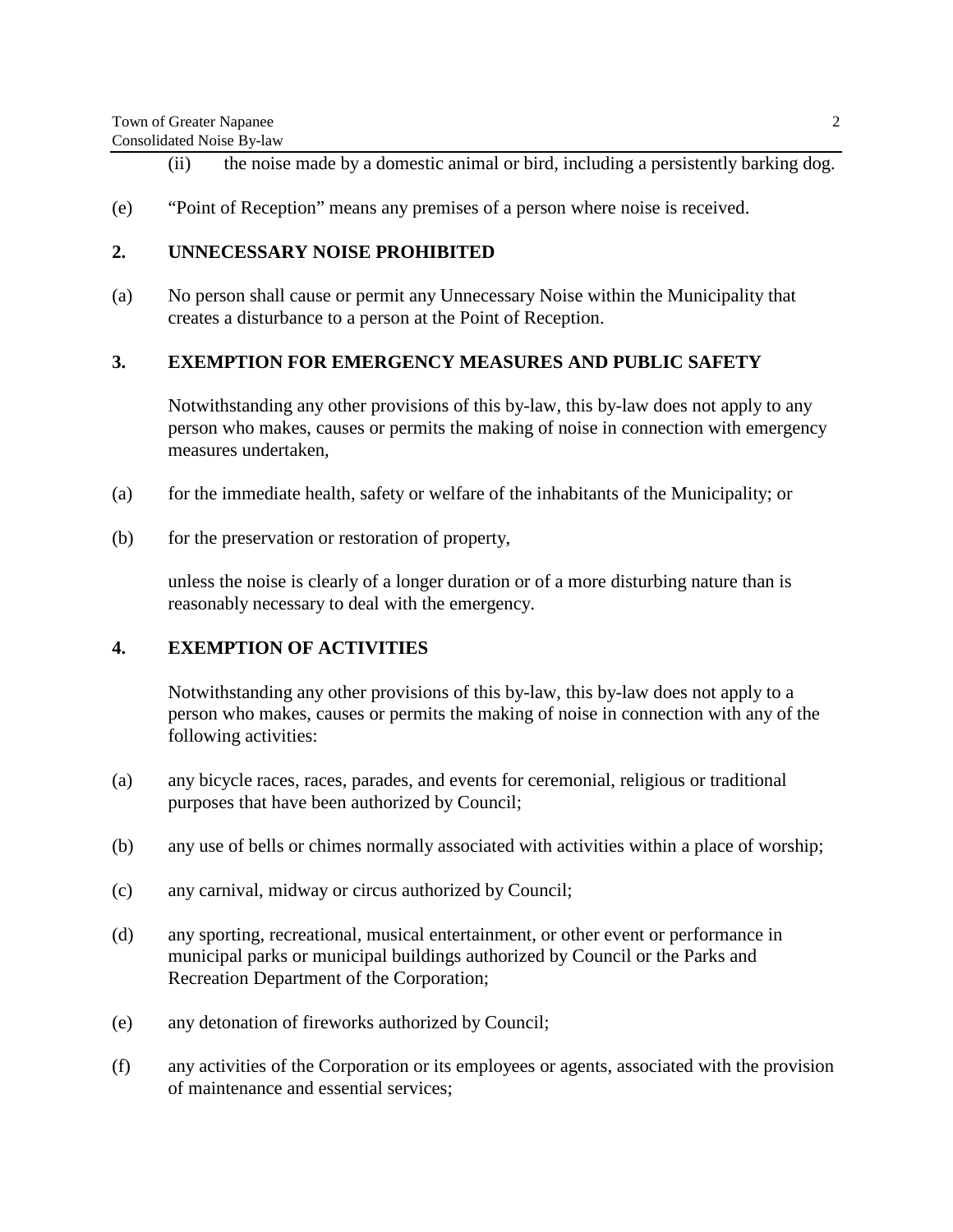- (g) any normal farm practices as defined under the *Farming and Food Production Act*, S.O. 1998, c.1;
- (h) any normal noise that emanates from an industrial zone as defined in the Zoning By-law No. 02-22 that results from an essential part of the industrial process that is established on the property from which the noise originated. This exemption does not apply to the activities of a salvage yard as defined in the Zoning By-law No. 02-22 between the hours of 9 p.m. of any day and 7 a.m. of the next day;
- (i) any normal noise that emanates from a commercial / business park zone as defined in the Zoning By-law No. 02-22 that results from an essential part of the business process; that is established on the property from which the noise originated;
- (j) any noise from the discharge of weapons as permitted under any Gun By-law of the Municipality;
- (k) the operation of any equipment in connection with construction and excavation, including detonation of explosive devices, between the hours of 7:00 am and 9:00 pm;
- (l) the outdoor operation of any powered or non-powered tool for domestic purposes, which is not a conveyance, between the hours of 7:00 am and 9:00 pm; and
- (m) the operation of a motorized conveyance other than on a highway or other facility intended for its operation, and other than for the purpose of amusement, between the hours of 7:00 am and 9:00 pm; and
- (n) the operation of a motorized conveyance solely for amusement other than on a highway or other facility intended for its operation,
	- (i) for not longer than one (1) hour between the hours of  $7:00$  am and  $9:00$  pm in any given day on any property that is less than or equal to one (1) acres in size; and
	- (ii) for not longer than four  $(4)$  hours between the hours of 7:00 am and 9:00 pm in any given day on any property that is greater than one (1) acre in size and not closer than 50 metres from any residential dwelling.

## **5. APPLICATION FOR EXEMPTION**

(a) Notwithstanding any other provisions of this by-law, any person may make application to Council to be granted an exemption from any provision of this by-law with respect to any source of noise for which the person might be in violation of this by-law. Council, by resolution, may grant the exemption applied for or any exemption of lesser effect and any exemption granted shall specify the time period during which it is effective and may contain such other terms and conditions as Council considers appropriate.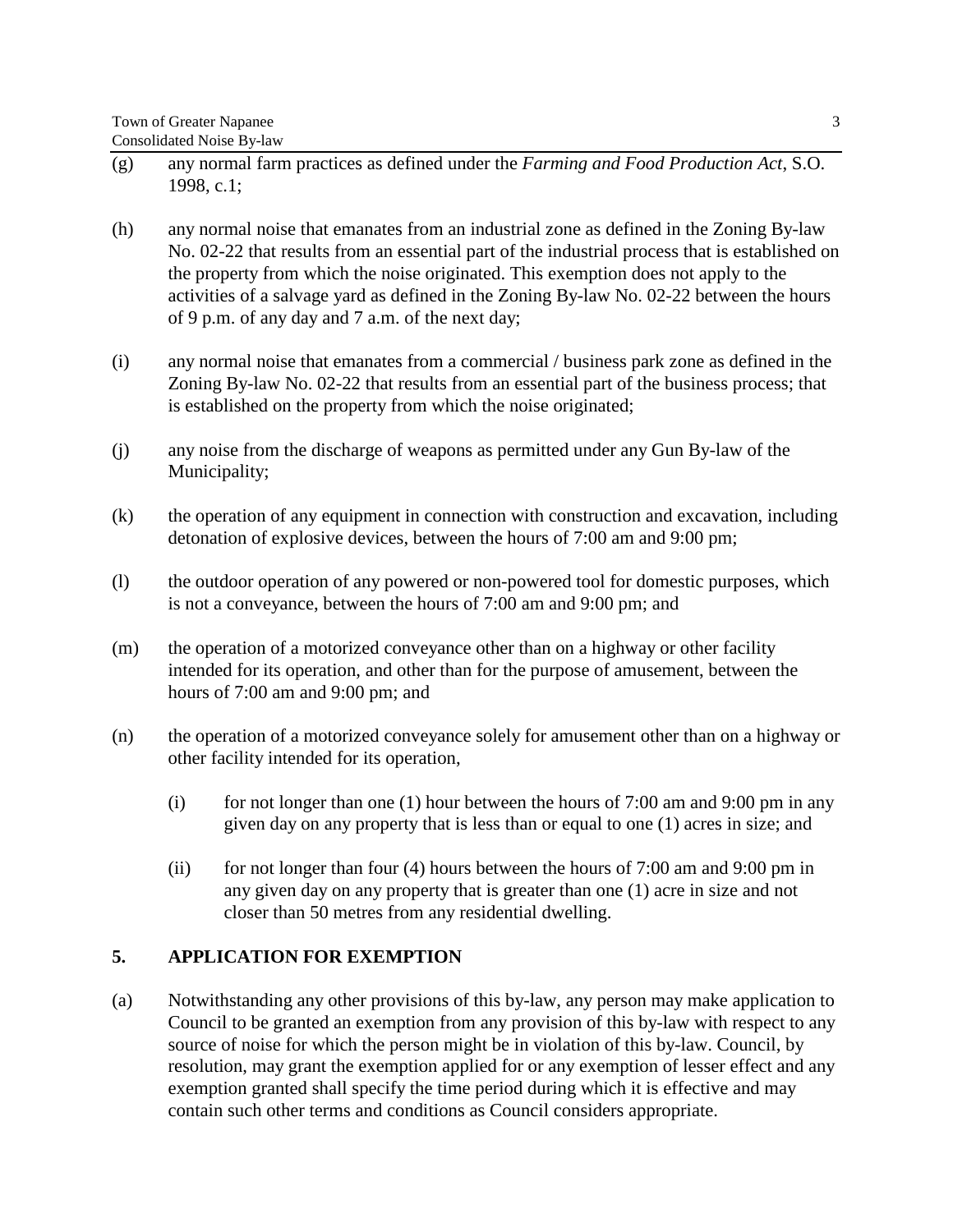- (b) The application mentioned in subsection (a) shall be made in writing, in duplicate, and shall contain:
	- (i) the name and address of the applicant;
	- (ii) a description of the source of noise in respect of which the exemption is sought;
	- (iii) a statement of the particular provision or provisions of this by-law from which exemption is sought;
	- (iv) the period of time, for which the exemption is sought;
	- (v) the reason why the exemption should be granted; and
	- (vi) a statement of the steps, if any, planned or presently being taken to bring about compliance with this by-law.
- (c) Council shall forward one copy of the application for exemption to the Police Services Board who shall prepare a report to Council forthwith. The report of the Police Services Board shall include their opinion of the merits of the application and their recommendations as to terms and conditions which, should be imposed upon the applicant if the exemption is granted. Council will not consider the application for exemption until it has received the report of the Police Services Board. Council, at its sole discretion, can choose to adopt any or all of the recommendations from the Police Services Board with respect to any application for exemption.
- (d) The Police Services Board shall forward a copy of their report to the applicant at the address shown on the application by prepaid registered mail and shall, on request, make the report available for public inspection.
- (e) In deciding whether to grant the exemption, Council may consider the application, the report of the Police Services Board, any written submissions received by Council from the applicant after the applicant receives the report of the Police Services Board and any other documents Council considers relevant.
- (f) Breach by the applicant of any of the terms or conditions of an exemption shall render the exemption null and void.

## **6. ENFORCEMENT**

The Municipal By-Law Enforcement Officer/Provincial Offences Officer of the Town of Greater Napanee, Police Officer, Peace Officer or such other person as Council may designate shall be responsible for enforcing the provisions of this by-law.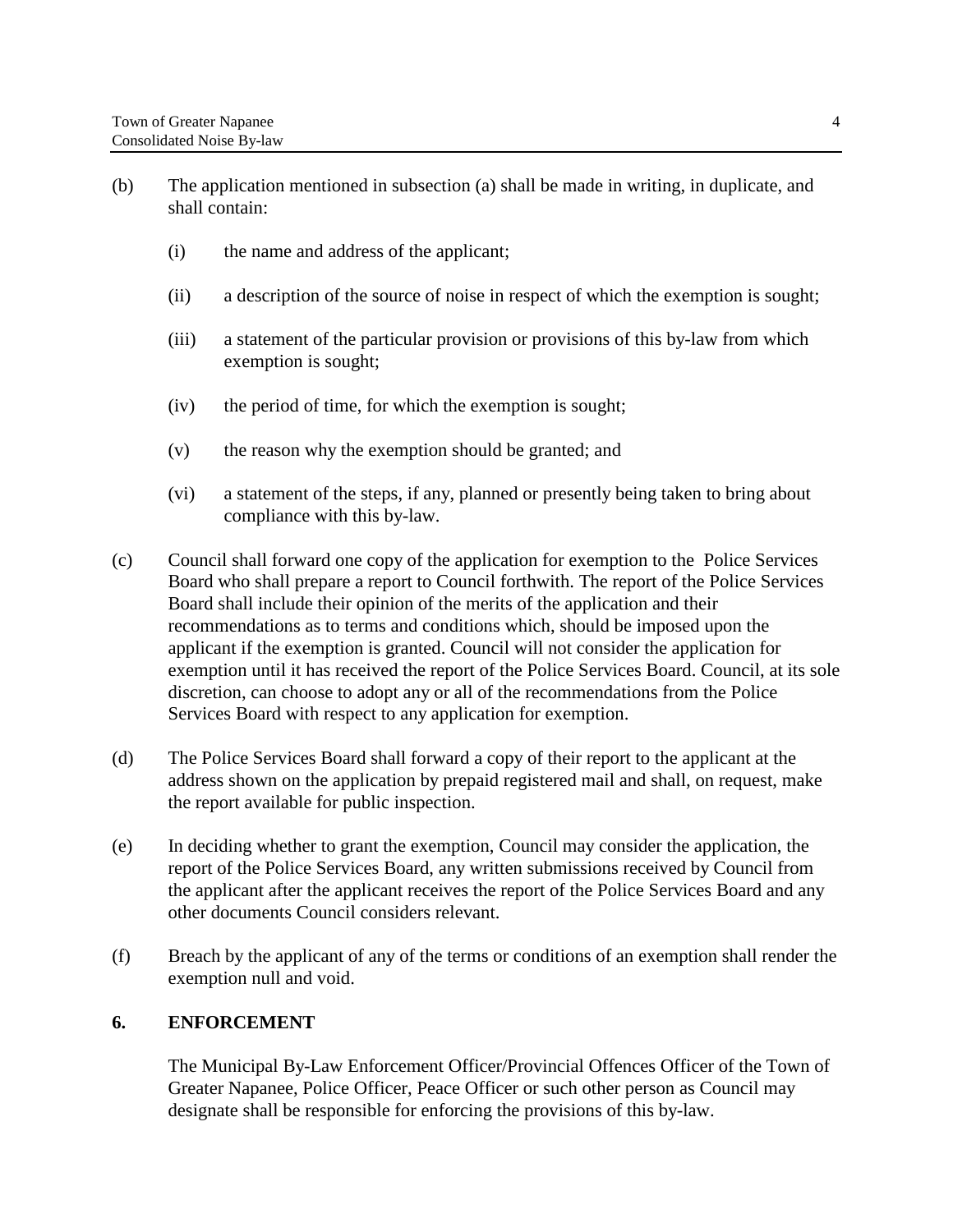## **7. PENALTIES**

- (a) Any person who contravenes the provisions of this by-law shall be guilty of an offence and upon conviction shall be liable to a fine pursuant to the provisions of the *Provincial Offences Act*, R.S.O. 1990, Chapter P.33.
- (b) Schedule "A" Fines under Part III of the *Provincial Offences Act*, attached shall form part of this by-law.

## **8. VALIDITY**

If any section, clause or provision of this by-law is for any reason declared by a court of competent jurisdiction to be invalid, the same shall not affect the validity of the by-law as a whole or any part thereof, other than the section, clause or provision so declared to be invalid and it is hereby declared to be the intention of Council that the remaining sections, clauses or provisions of the by-law shall remain in full force and affect until repealed, notwithstanding that one or more provisions thereof shall have been declared to be invalid.

#### **9. REPEAL**

All previous by-laws passed by the Town of Greater Napanee, the Town of Napanee, the Townships of Richmond, North Fredericksburgh, South Fredericksburg and Adolphustown, conflicting with this by-law are hereby repealed.

#### 10. EFFECTIVE

This by-law shall take effect on the date of final passage by the Council of the Corporation of the Town of Greater Napanee, with the Set Fines under Part I of the *Provincial Offences Act,* R.S.O. 1990. Chapter P.33, being subject to the approval of the Regional Senior Justice, East Region, Ontario Court of Justice.

Read a first and second time and finally passed this  $27<sup>th</sup>$  day of September, 2004.

Original signed by Mayor\_\_\_\_\_\_\_\_ Gordon Schermerhorn, Mayor

Original signed by Clerk\_\_\_\_\_\_\_\_ Rebecca Murphy, Clerk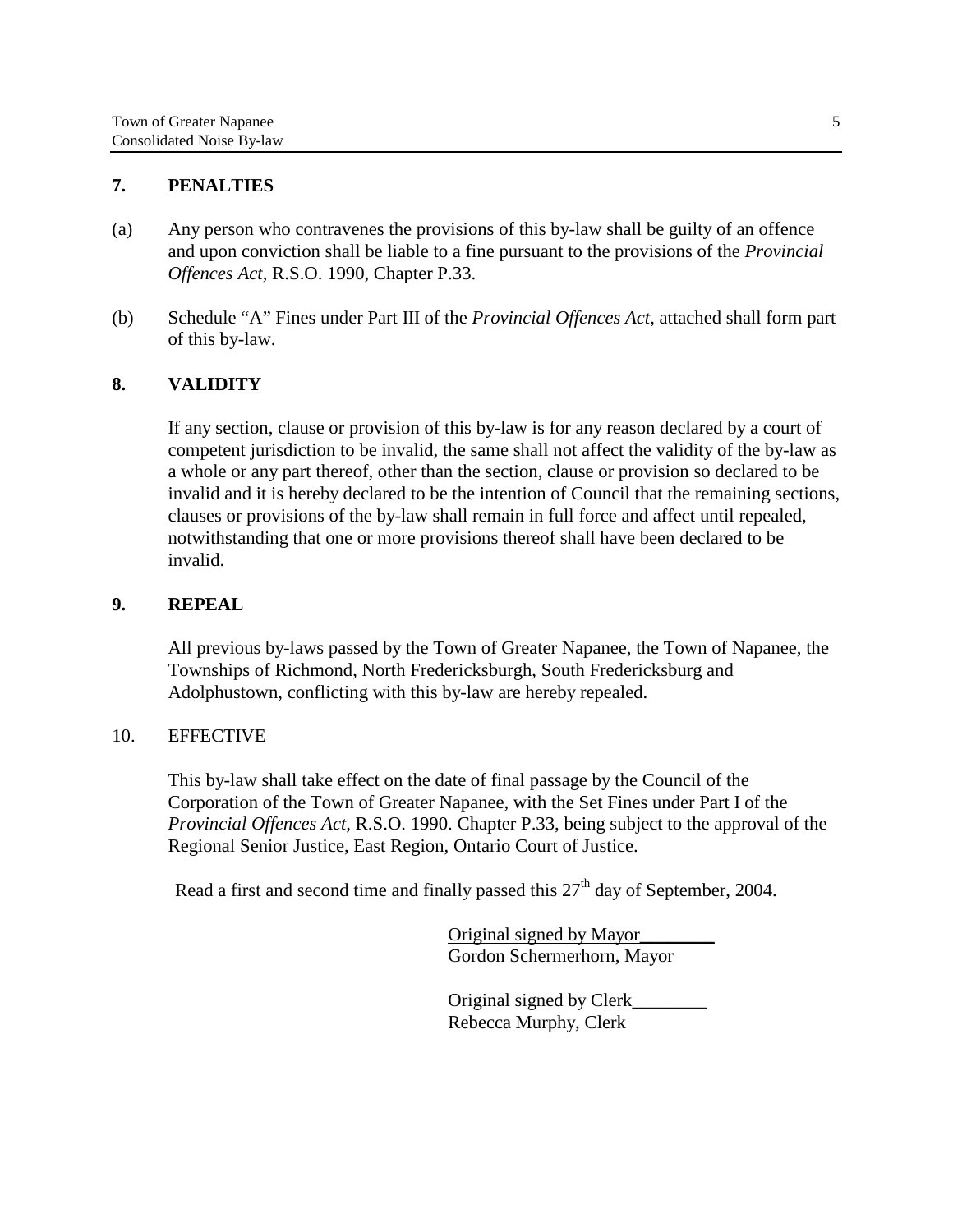## **SCHEDULE "A"**

# **FINES FOR INFRACTIONS UNDER PART III OF THE PROVINCIAL OFFENCES ACT**

Any person upon conviction, under Part III of the *Provincial Offences Act* is liable to a fine of \$500.00 minimum up to the maximum of \$ 5000.00

## **PROHIBITION ORDER**

When a person has been convicted of an offence under this by-law, the Court in which the conviction has been entered, and any court of competent justice thereafter may, in addition to any other remedy and to any penalty imposed on the person convicted, issue an order prohibiting the continuation or repetition of the offence or the doing of any act or thing by the convicted person directed toward the continuation or repetition of the offence.